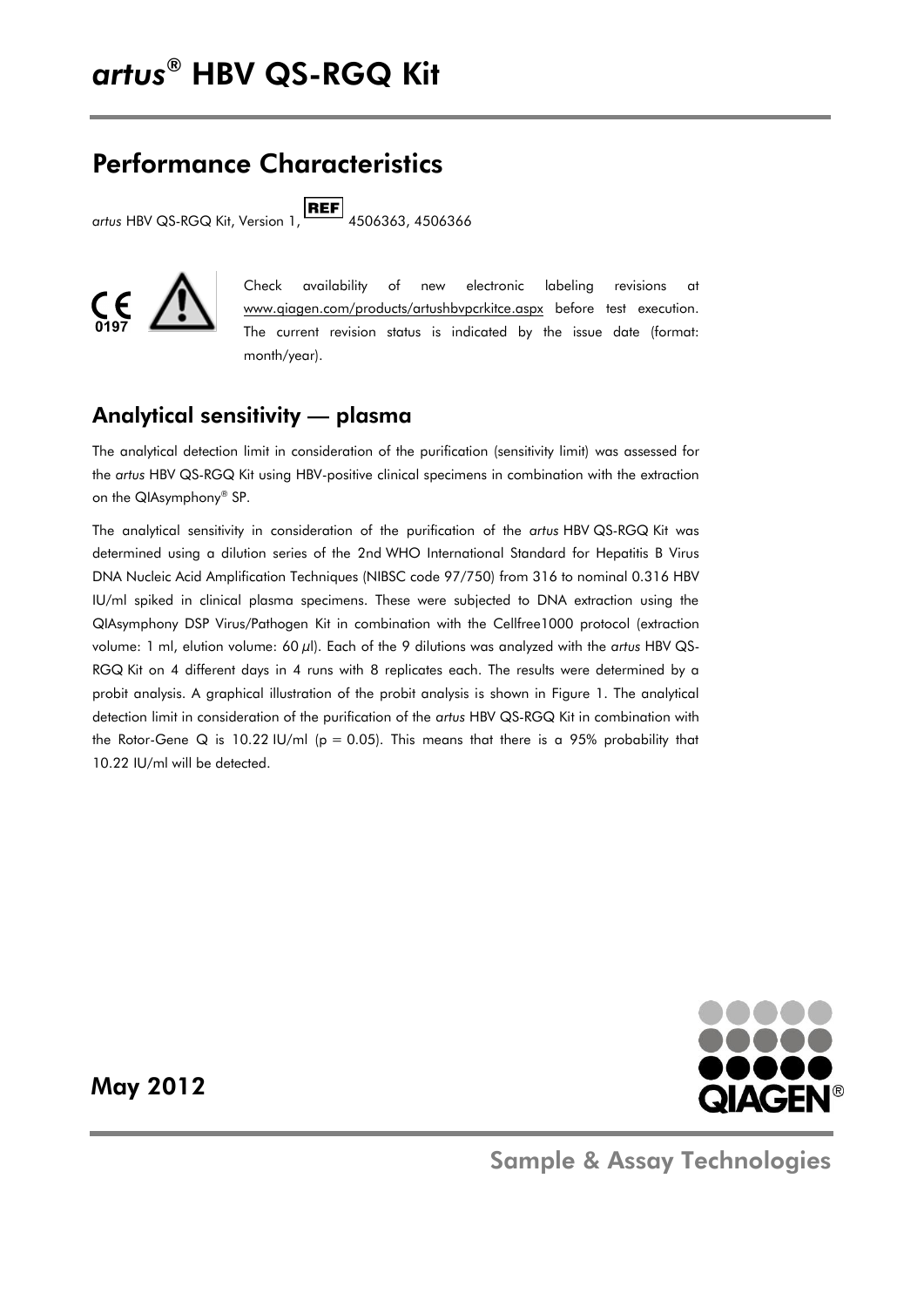

Figure 1. Probit analysis: plasma, HBV (Rotor-Gene Q). Analytical sensitivity in consideration of the purification (plasma, using the QIAsymphony DSP Virus/Pathogen Midi Kit) of the *artus* HBV QS-RGQ Kit on the Rotor-Gene Q.

## Specificity — plasma

The specificity of the *artus* HBV QS-RGQ Kit is first and foremost ensured by the selection of the primers and probes, as well as the selection of stringent reaction conditions. The primers and probes were checked for possible homologies to all sequences published in gene banks by sequence comparison analysis. The detectability of all relevant genotypes has thus been ensured by a database alignment and by a PCR run on Rotor-Gene instruments with the following genotypes (see Table 1).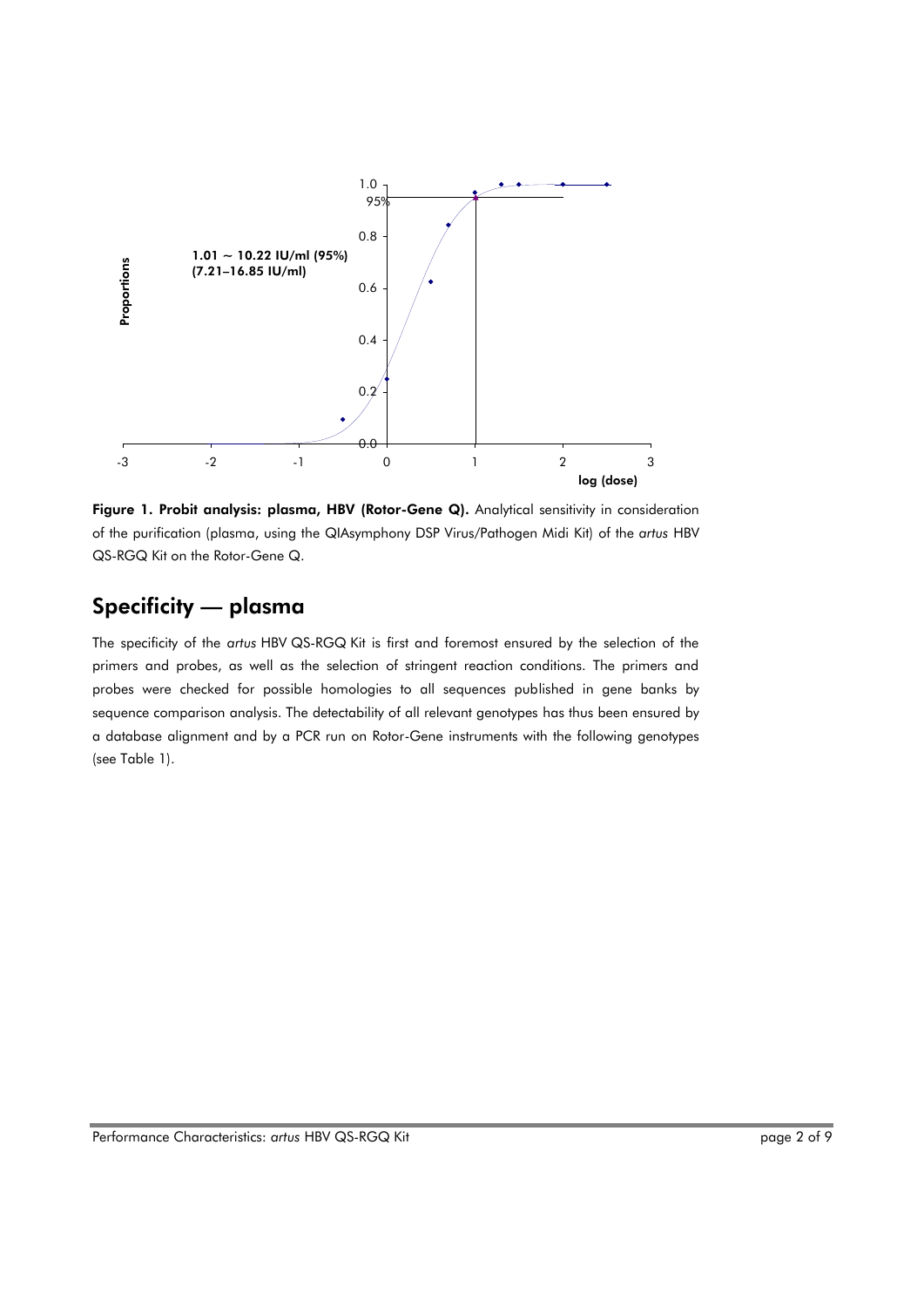|  |  |  |  | Table 1. Testing of the specificity of relevant strains |  |
|--|--|--|--|---------------------------------------------------------|--|
|--|--|--|--|---------------------------------------------------------|--|

| <b>Virus</b> | Genotype         | Source     | <b>BK Virus</b><br>(Cycling<br>Green) | Internal control<br>(Cycling<br>Yellow) |
|--------------|------------------|------------|---------------------------------------|-----------------------------------------|
| <b>HBV</b>   | A (USA)          | Teragenix* | $+$                                   | $+$                                     |
| <b>HBV</b>   | B (Indonesia)    | Teragenix  | $+$                                   | $^{+}$                                  |
| <b>HBV</b>   | C (indonesia)    | Teragenix  | $+$                                   | $+$                                     |
| <b>HBV</b>   | C (Venezuela)    | Teragenix  | $+$                                   | $+$                                     |
| <b>HBV</b>   | D (USA)          | Teragenix  | $+$                                   | $+$                                     |
| <b>HBV</b>   | E (Cote D'Ivoire | Teragenix  | $+$                                   | $+$                                     |
| <b>HBV</b>   | F (Venezuela)    | Teragenix  | $+$                                   | $+$                                     |
| <b>HBV</b>   | G (USA)          | Teragenix  | $^{+}$                                | $+$                                     |
| <b>HBV</b>   | H (Nicaragua)    | Teragenix  | $+$                                   | $^{+}$                                  |

\* Teragenix Corporation, Florida, USA.

For further specificity testing, HBV strains with known sequence differences in the pre-core region of the HBV genome (HBV Pre-Core Mutant Panel, Teragenix, Florida, USA) were used. All 9 pre-core mutant strains of this panel could be detected using the *artus* HBV QS-RGQ Kit.

Moreover, the specificity was validated with 100 different HBV negative plasma samples. These did not generate any signals with the HBV specific primers and probes, which are included in the HBV RG/TM Master.

A potential cross-reactivity of the *artus* HBV QS-RGQ Kit was tested using the control group listed in Table 2. None of the tested pathogens has been reactive. No cross-reactivities appeared with mixed infections.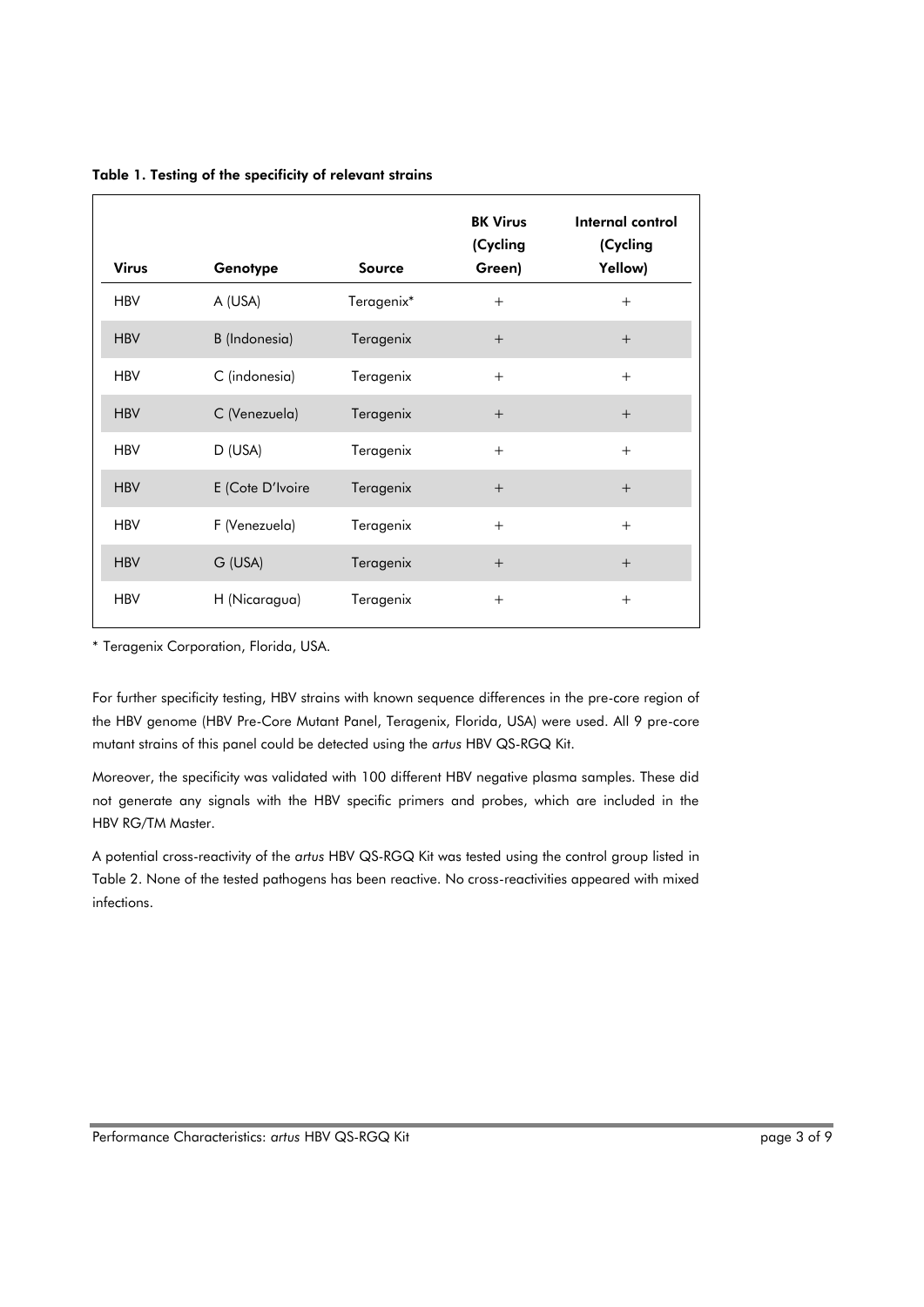| Control group                                    | <b>HBV</b><br>(Cycling Green) | Internal control<br>(Cycling Yellow) |
|--------------------------------------------------|-------------------------------|--------------------------------------|
| Human herpesvirus 1<br>(herpes simplex virus 1)  |                               | $+$                                  |
| Human herpesvirus 2<br>(herpes simplex virus 2)  |                               | $^{+}$                               |
| Human herpesvirus 3<br>(varicella-zoster virus)  |                               | $+$                                  |
| Human herpesvirus 4<br>(Epstein-Barr virus)      |                               | $+$                                  |
| Human herpesvirus 5<br>(cytomegalovirus)         |                               | $+$                                  |
| Human herpesvirus 6                              |                               | $+$                                  |
| Human immunodeficiency virus 1                   |                               | $+$                                  |
| Hepatitis A virus                                |                               | $^{+}$                               |
| Hepatitis C virus                                |                               | $+$                                  |
| Parvovirus B19                                   |                               | $+$                                  |
| Yellow fever virus                               |                               | $+$                                  |
| Human T cell leukemia virus<br>type 1 and type 2 |                               | $+$                                  |
| Coxsackie virus B3                               |                               | $+$                                  |
| Dengue virus 1-4                                 |                               | $+$                                  |
| Escherichia coli                                 |                               | $+$                                  |

### Table 2. Testing the specificity of the kit with potentially cross-reactive pathogens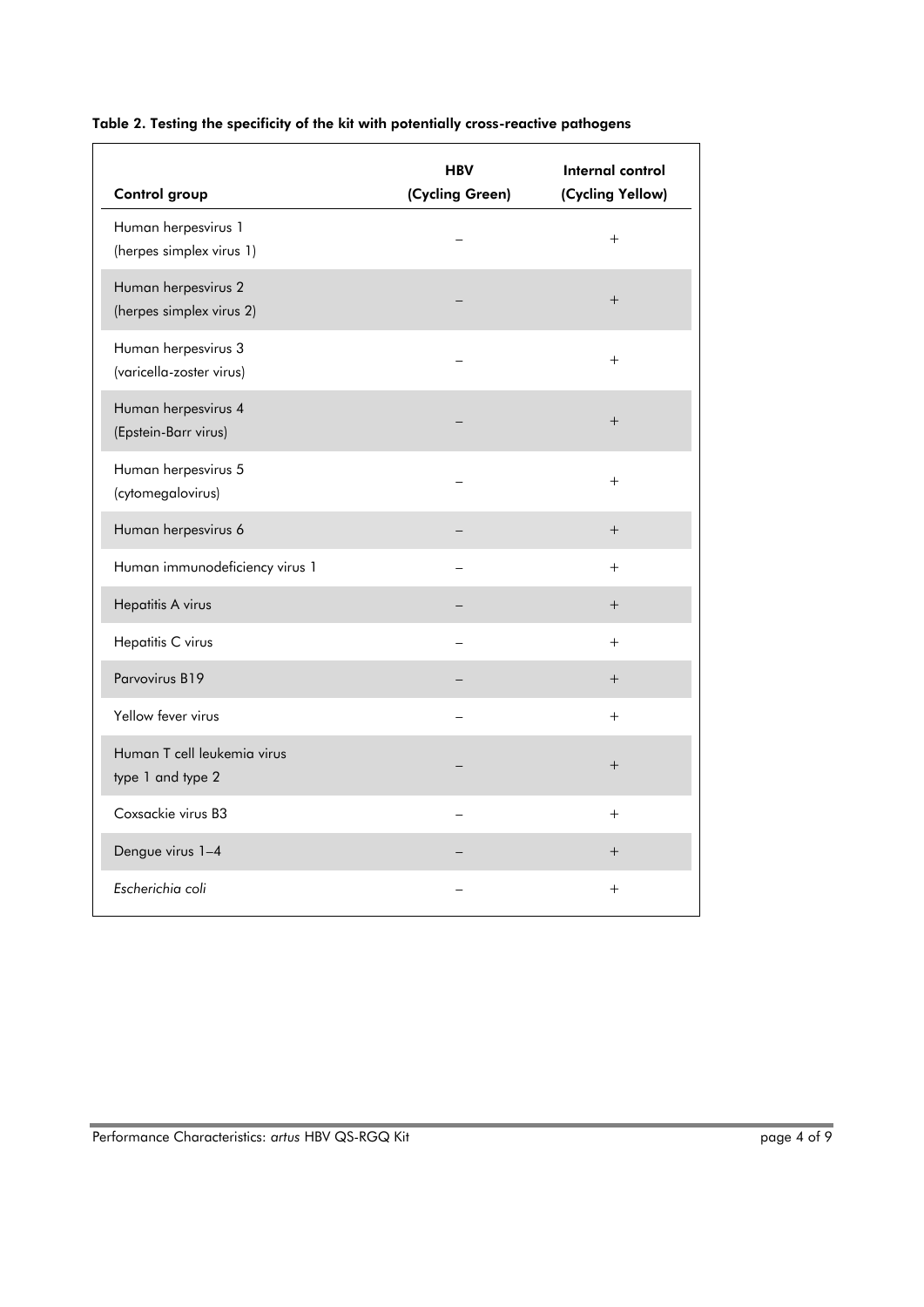### Linear range

The linear range in consideration of the purification of the *artus* HBV QS-RGQ Kit was determined by analyzing a dilution series of Acrometrix® HBV standard material ranging from 2.00 x 10<sup>7</sup> IU/ml to 3.16 x 10 $^{\circ}$  IU/ml. The purification was carried out in replicates (n = 4 for concentrations  $\geq$ 1.00 x 10<sup>7</sup> IU/ml; n = 8 for concentrations <1.00 x 10<sup>7</sup> IU/ml) using the QIAsymphony DSP Virus/Pathogen Kit in combination with the Cellfree1000 protocol (extraction volume: 1 ml, elution volume: 60 µl). Each of the samples was analyzed using the *artus* HBV QS-RGQ Kit. The linear range in consideration of the purification of the *artus* HBV QS-RGQ Kit has been determined to cover concentrations from  $3.16 \times 10^{1}$  IU/ml to  $2.00 \times 10^{7}$  IU/ml (Figure 2).



Figure 2. Linear range of the *artus* HBV QS-RGQ Kit. Calculation of the linear range. The straight line was determined by a linear regression of the  $log_{10}$  calculated concentrations with the  $log<sub>10</sub>$  nominal concentrations. The equation of the regression line is included in the figure.

### Precision

The precision data of the *artus* HBV QS-RGQ Kit allow determination of the total variance of the assay. The total variance consists of the intra-assay variability (variability of multiple results of samples of the same concentration within one experiment), the inter-assay variability (variability of multiple results of the assay generated on different instruments of the same type by different operators within one laboratory) and the inter-batch variability (variability of multiple results of the assay using various batches). The data obtained were used to determine the standard deviation, the variance and the coefficient of variation for the pathogen specific and the internal control PCR.

Analytical precision data of the *artus* HBV QS-RGQ Kit (without consideration of the purification) were collected using the quantitation standard of the lowest concentration (QS 5*;* 10 IU/µl). Testing was performed with 8 replicates. The precision data were calculated on basis of the  ${\sf C}_{\sf T}$  values of the amplification curves (C $_{\rm r}$ : threshold cycle, see Table 3).

Performance Characteristics: *artus* HBV QS-RGQ Kit page 5 of 9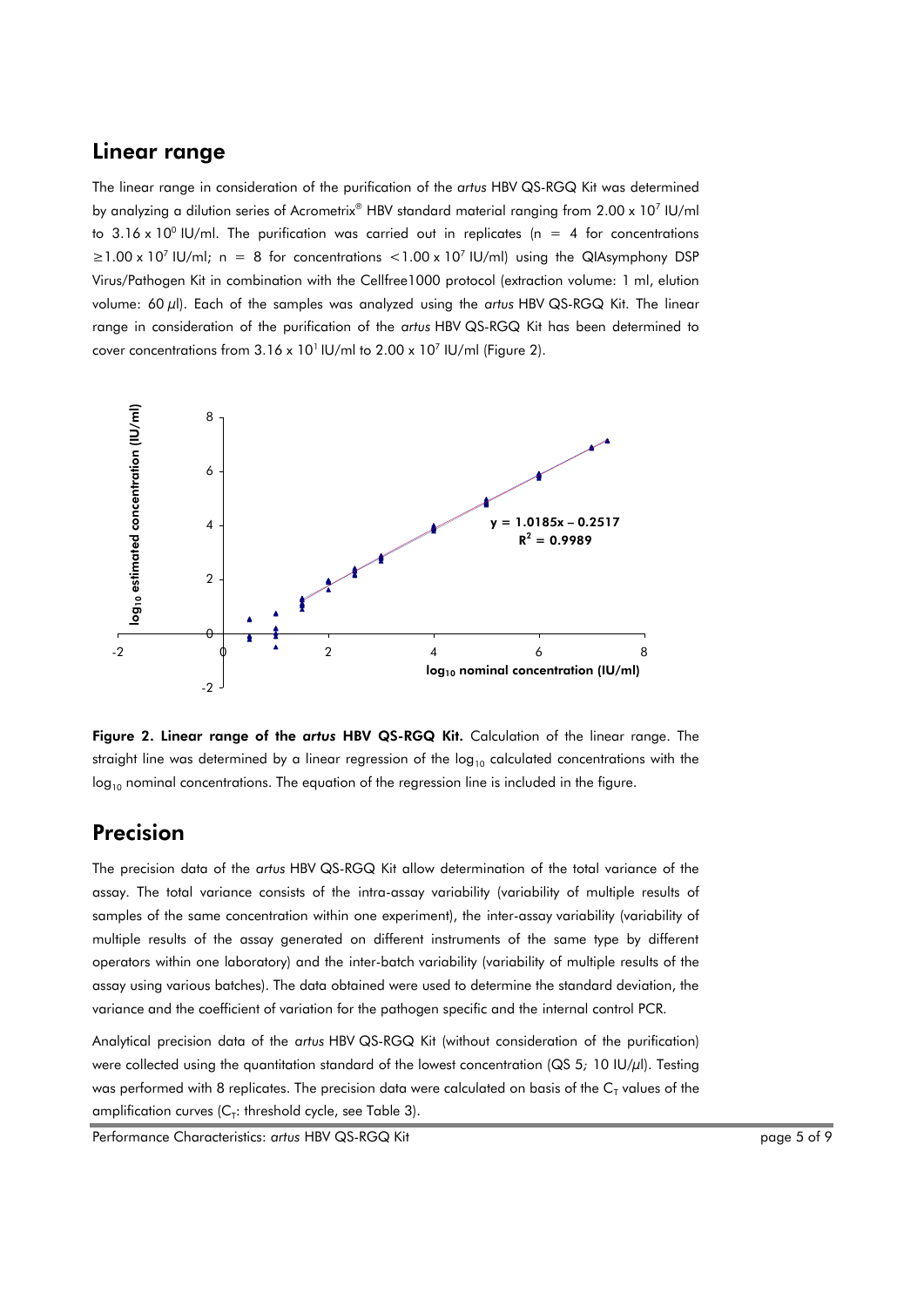#### Table 3. Precision data on basis of the  $C_T$  values

|                                              | <b>Standard</b><br>deviation | Variance | <b>Coefficient of</b><br>variation (%) |
|----------------------------------------------|------------------------------|----------|----------------------------------------|
| Intra-assay variability:<br>HBV RG/TM QS 5   | 0.09                         | 0.01     | 0.32                                   |
| Intra-assay variability:<br>Internal control | 0.10                         | 0.01     | 1.06                                   |
| Inter-assay variability:<br>HBV RG/TM QS 5   | 0.14                         | 0.02     | 0.49                                   |
| Inter-assay variability:<br>Internal control | 0.29                         | 0.08     | 1.00                                   |
| Inter-batch variability:<br>HBV RG/TM QS 5   | 0.38                         | 0.15     | 1.39                                   |
| Inter-batch variability:<br>Internal control | 0.62                         | 0.39     | 2.23                                   |
| Total variance:<br>HBV RG/TM QS 5            | 0.36                         | 0.13     | 1.29                                   |
| Total variance:<br>Internal control          | 0.52                         | 0.27     | 1.87                                   |

In addition, precision data for quantitative results in IU/µl were determined using the corresponding  $\mathsf{C}_{\mathsf{T}}$  values (Table 4). Based on these results, the overall statistical spread of any given sample with the mentioned concentration is 1.29% (C<sub>T</sub>) or 8.99% (concentration), and 1.87% (C<sub>T</sub>) for the detection of the internal control. These values are based on the totality of all single values of the determined variabilities.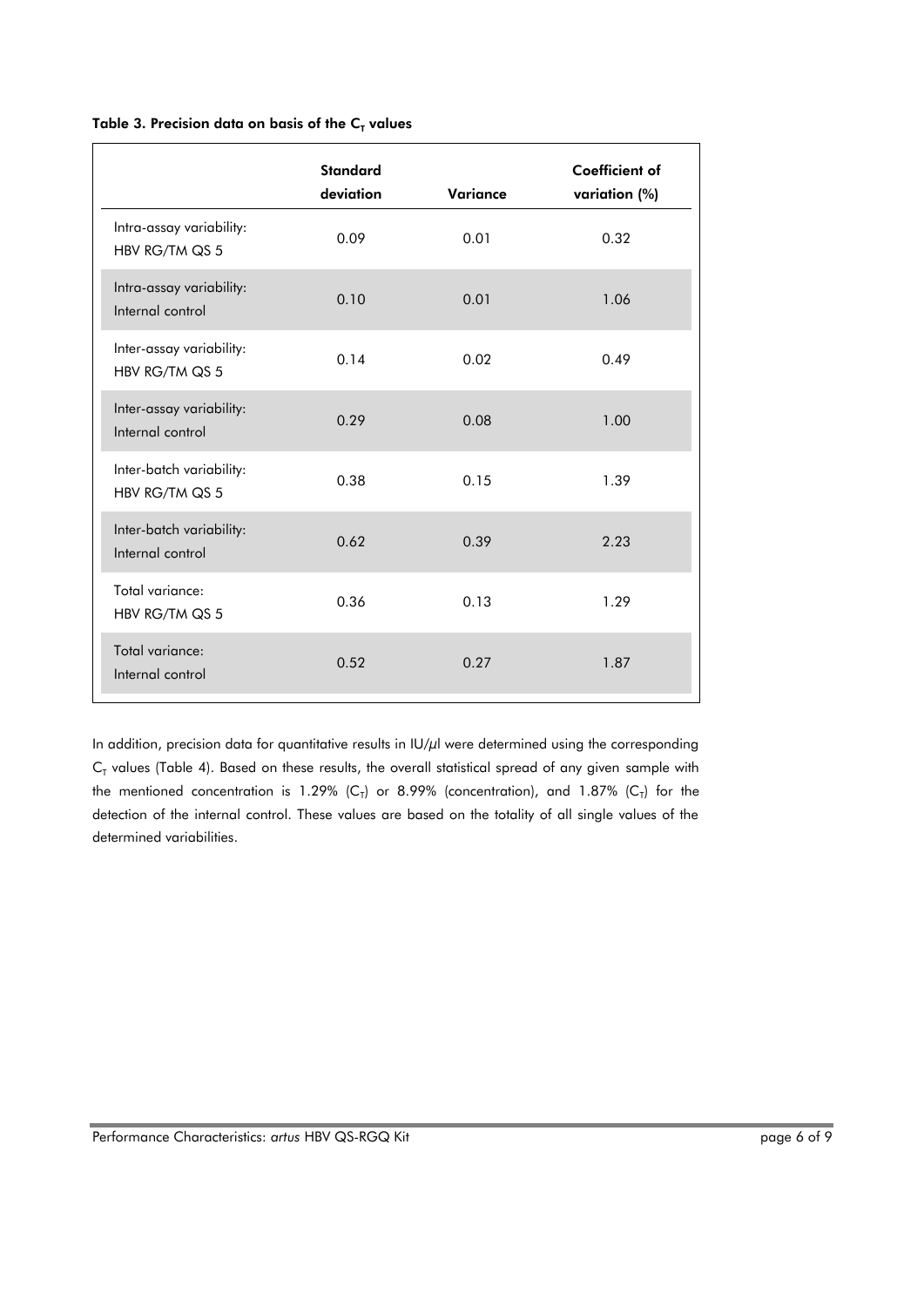|                                            | <b>Standard</b><br>deviation | Variance | Coefficient of<br>variation (%) |
|--------------------------------------------|------------------------------|----------|---------------------------------|
| Intra-assay variability:<br>HBV RG/TM QS 5 | 0.93                         | 0.87     | 9.28                            |
| Inter-assay variability:<br>HBV RG/TM QS 5 | 0.79                         | 0.63     | 7.92                            |
| Inter-batch variability:<br>HBV RG/TM QS 5 | 1.03                         | 1.05     | 10.21                           |
| Total variance:<br>HBV RG/TM QS 5          | 0.90                         | 0.81     | 8.99                            |

#### Table 4. Precision data on basis of the quantitative results (in IU/µl)

### Precision — plasma

Precision data in consideration of the purification of the *artus* HBV QS-RGQ Kit was collected using Acrometrix HBV standard material with a concentration of 1.00 x 10<sup>3</sup> IU/ml spiked in clinical plasma specimens. Testing was performed using the QIAsymphony DSP Virus/Pathogen Kit in combination with the Cellfree1000 protocol (extraction volume: 1 ml, elution volume:  $60 \mu$ l). Testing was performed on 36 replicates using a matrix of various batches of the QIAsymphony DSP Virus/Pathogen Kit and the *artus* HBV QS-RGQ Kit. Based on these results, the overall statistical spread of any given sample with the mentioned concentration is 1.22% (C<sub>T</sub>) or 20.56% (concentration), and 1.29% ( $C_T$ ) for the detection of the internal control (Tables 5 and 6). These values are based on the totality of all single values of the determined variabilities in consideration of the purification.

| Table 5. Precision data (total variance) on basis of the $CT$ values |  |  |
|----------------------------------------------------------------------|--|--|
|----------------------------------------------------------------------|--|--|

|                                                               | <b>Standard</b><br>deviation | Variance | Coefficient of<br>variation (%) |
|---------------------------------------------------------------|------------------------------|----------|---------------------------------|
| Acrometrix HBV standard<br>$(1.00 \times 10^3 \text{ IU/ml})$ | 0.37                         | 0.13     | 1.22                            |
| Internal control<br>(HBV, $1.00 \times 10^3$ IU/ml)           | 0.37                         | 0.14     | 1.29                            |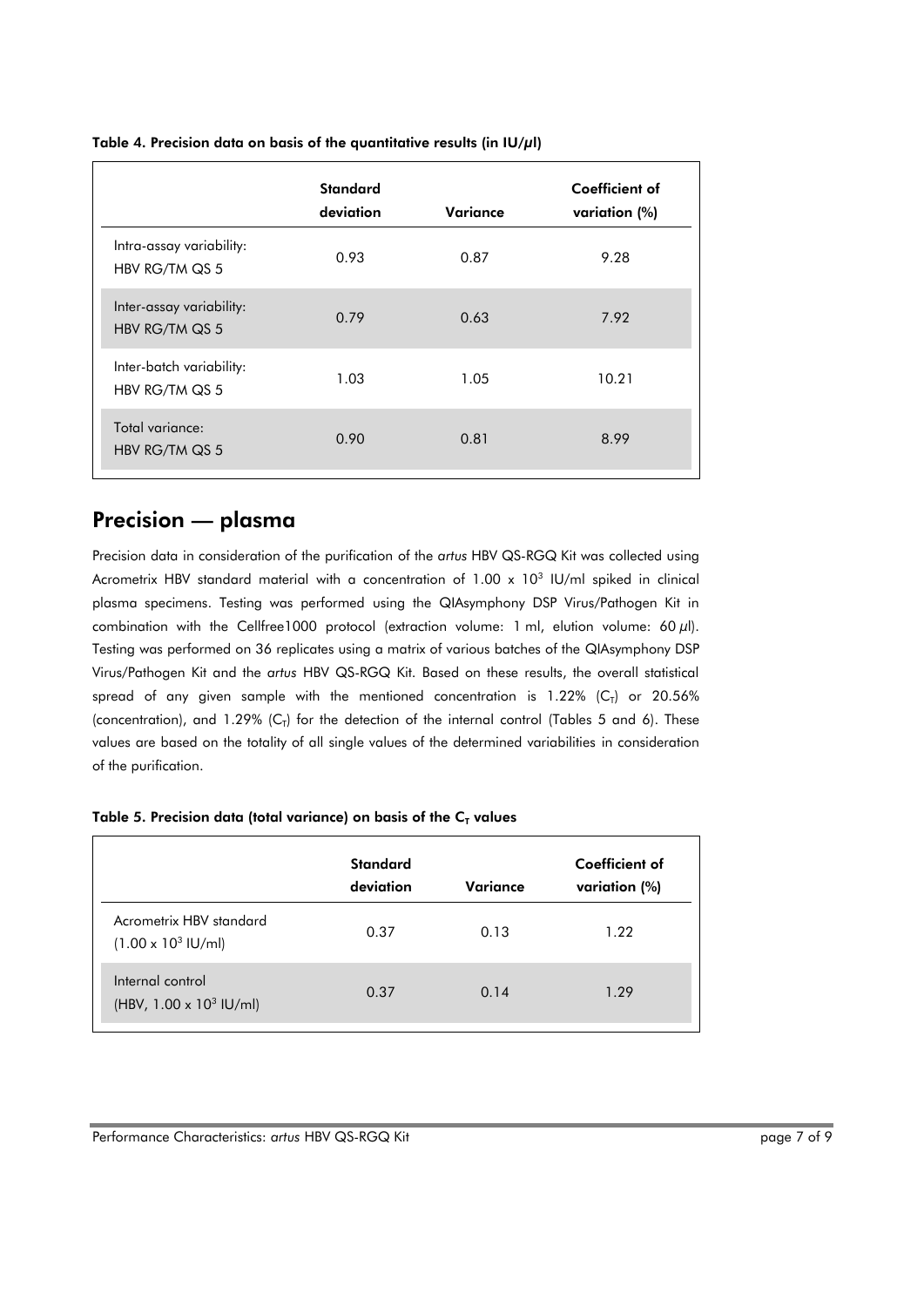|                                                               | Mean                 | <b>Standard</b><br>deviation | Coefficient of<br>variation (%) |
|---------------------------------------------------------------|----------------------|------------------------------|---------------------------------|
| Acrometrix HBV standard<br>$(1.00 \times 10^3 \text{ IU/ml})$ | $1.12 \times 10^{3}$ | $2.29 \times 10^{2}$         | 20.56                           |

#### Table 6. Precision data (total variance) on basis of the quantitative results (in IU/ml)

### **Robustness**

The verification of the robustness allows the determination of the total failure rate of the *artus* HBV QS-RGQ Kit*.* To verify the robustness, 100 HBV negative samples of plasma were spiked with 30 IU/ml of HBV (approximately threefold concentration of the analytical sensitivity limit). After extraction using the QIAsymphony DSP Virus/Pathogen Kit in combination with the Cellfree1000 DSP protocol (extraction volume: 1 ml, elution volume: 60  $\mu$ l), these samples were analyzed with the *artus* HBV QS-RGQ Kit*.* In addition, the robustness of the internal control was assessed by purification and analysis of the 100 spiked plasma samples. Inhibitions were not observed. Thus, the robustness of the artus HBV QS-RGQ Kit is  $\geq$ 99%.

## Reproducibility

Reproducibility data permit a regular performance assessment of the *artus* HBV QS-RGQ Kit as well as an efficiency comparison with other products. These data are obtained by the participation in established proficiency programs.

### Cross-contamination

Absence of cross-contamination between samples for the entire workflow was proven by the correct detection of all known positive and negative samples in alternating positions (checkerboard pattern) for a representative *artus* QS-RGQ system.